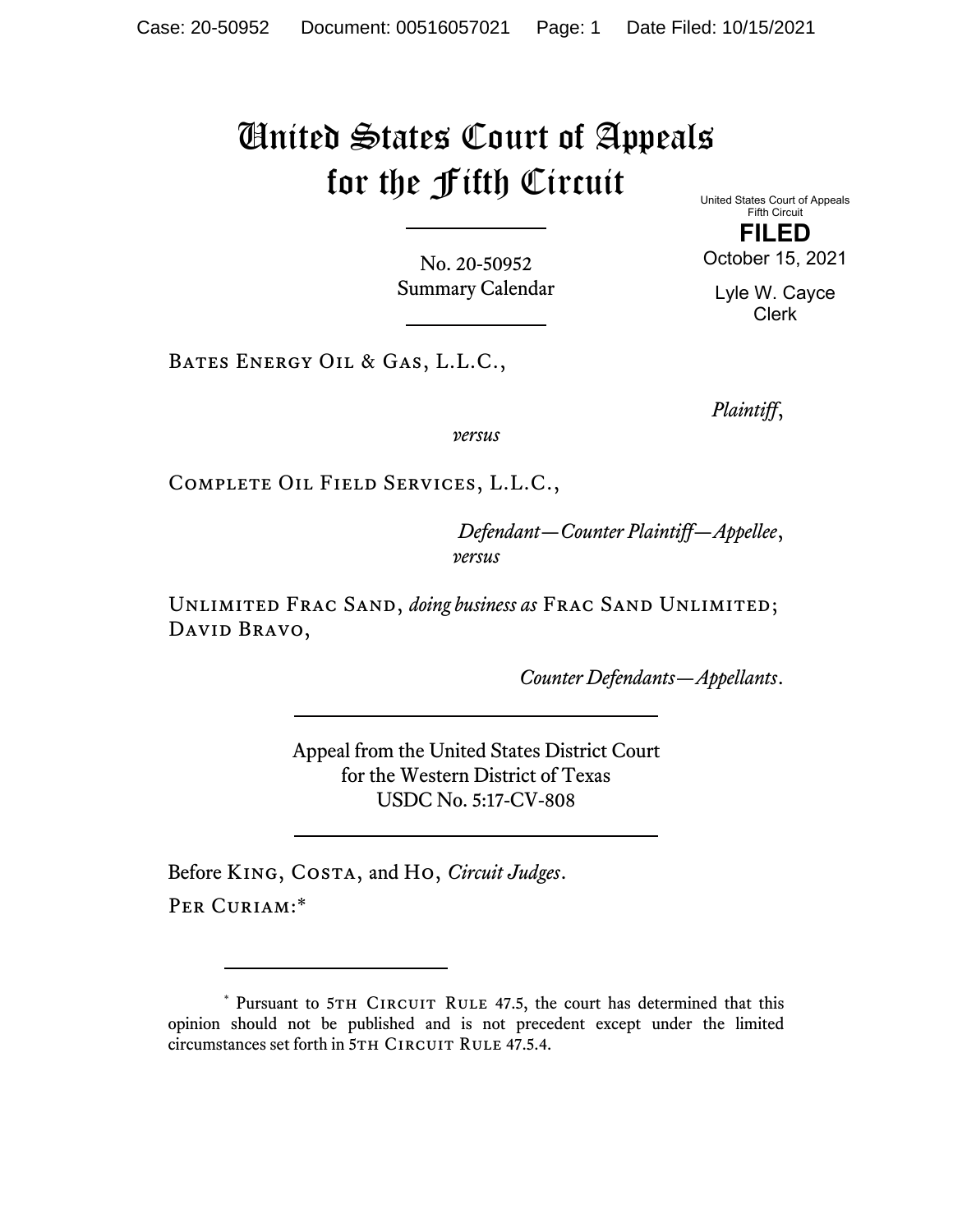David Bravo and his company Unlimited Frac Sand, doing business as Frac Sand Unlimited, appeal from a judgment of the district court finding them jointly and severally liable for \$652,146.22 in damages (less any amount recovered from settlements with other parties) and \$227,614.77 in attorneys' fees for their part in a conspiracy to defraud and steal money from Complete Oil Field Services, LLC. Because there was sufficient evidence for the trial court to conclude that Bravo and his company were part of the conspiracy, we AFFIRM.

### **I. FACTS & PROCEDURAL HISTORY**

This case stems from a 2017 agreement whereby Bates Energy Oil & Gas, LLC ("Bates Energy") and its principal, Stanley Bates, agreed to procure frac sand<sup>1</sup> for Complete Oil Field Services, LLC ("COFS"). One of the key officials in Bates Energy was David Bravo, who was consistently listed and referred to as its Chief Operating Officer (COO). Bravo also later formed a new company, Unlimited Frac Sand, LLC d/b/a Frac Sand Unlimited ("FSU"), that was involved in these endeavors. FSU was managed by Bravo, had listed Bates's girlfriend as a manager, and had featured Bates as a Vice President/Member under the alias Phillip Stanley.

COFS and Bates Energy further agreed to place \$1,000,000 of COFS's funds into an escrow account. A Proof of Funds letter for that account was sent to David Bravo as the COO of Bates Energy. Seeking to protect these funds, the money in the account could be withdrawn only with the mutual consent of both COFS and Bates Energy.

However, protection was not to be found. Unbeknownst to COFS, Dewayne Naumann, the principal of the escrow account, was a close

<sup>&</sup>lt;sup>1</sup> "Frac sand" is used in the oil and gas industry and is essential for hydraulic fracturing, or fracking.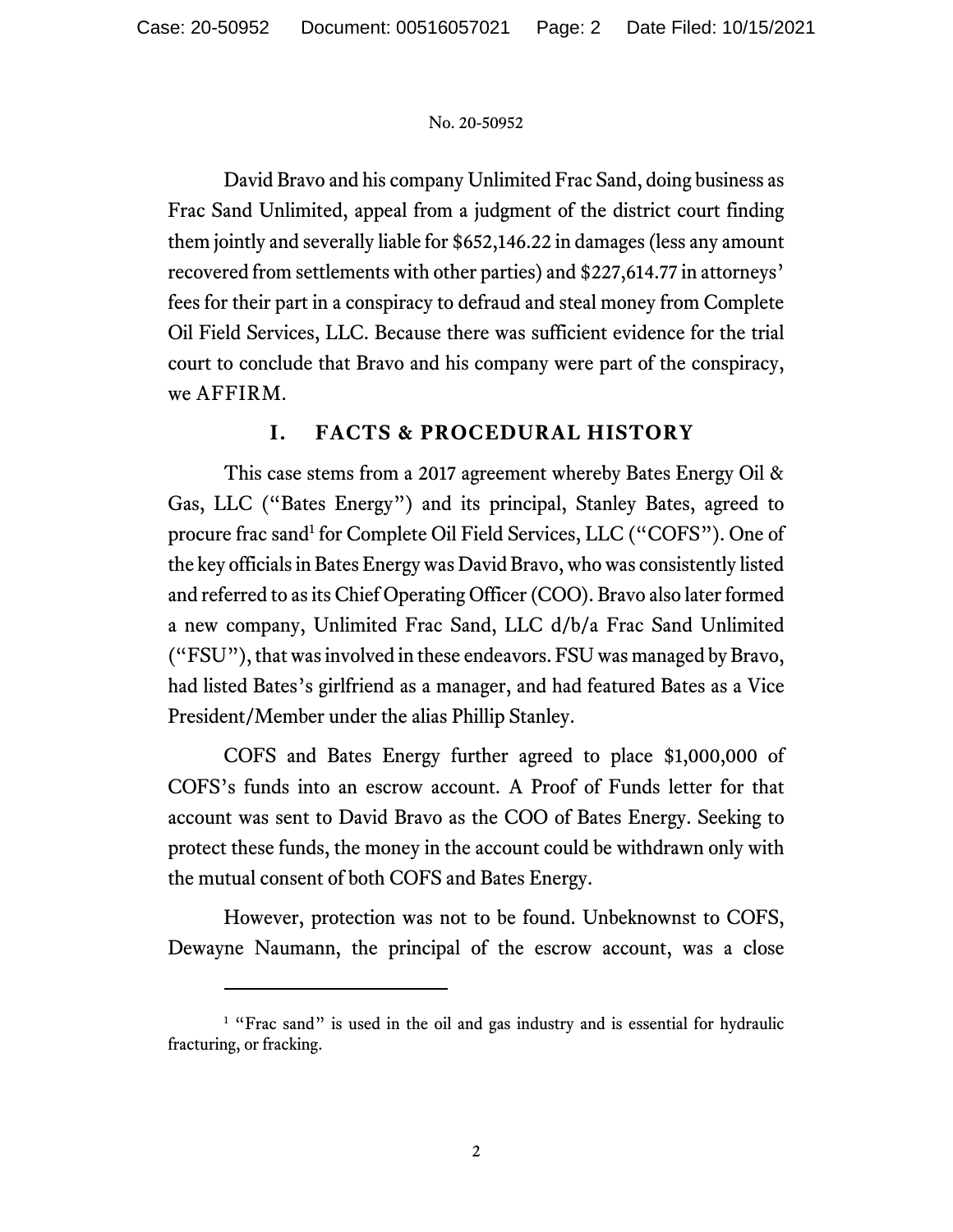associate of Bates. Over a period of several months, between April and August 2017, Bates, Bravo, and Naumann coordinated the withdrawal of money out of the escrow account, without authorization, while maintaining the façade that Naumann was a neutral entity and that Bates and Bravo were diligently searching for frac sand to fulfill the contract. Ultimately, they misappropriated \$652,146.22 of COFS's money and delivered no sand.

This fraud and theft occurred in two ways; Bravo played a key role in both. First, the group executed a series of unauthorized disbursements of COFS's money from the escrow account to Bates and his associates. This included David Bravo, who was listed as an intended recipient and received \$47,500.00 through accounts held in his wife's name. Each of the disbursement authorizations stated: "electronic signature added under authorization by Frac Sand Unlimited, LLC." For one round of disbursements, the authorizations were signed by Bates but indicated in the "by" section that they were made by "David Bravo, CEO." Despite the clear terms of the escrow agreement, each of these disbursements was made without the knowledge or approval of COFS.

The group additionally defrauded COFS through a fraudulent purchase of sand from Tier 1 Sands ("Tier 1"). In connection with this transaction (and, again, without COFS's authorization or knowledge), Bates Energy and FSU arranged to pay Tier 1 the full price of the sand from the escrow account before the sand had been delivered. This is despite the fact that Bates Energy's agreement with COFS called for only half payment when the sand was loaded (as proven by a bill of lading) and then half payment upon receipt by COFS. One of the disbursement authorizations from the escrow account related to these transactions was signed by David Bravo, acting as CEO of FSU. Bravo also admitted during trial that he was aware that the funds for the purchase from Tier 1 came from the escrow account.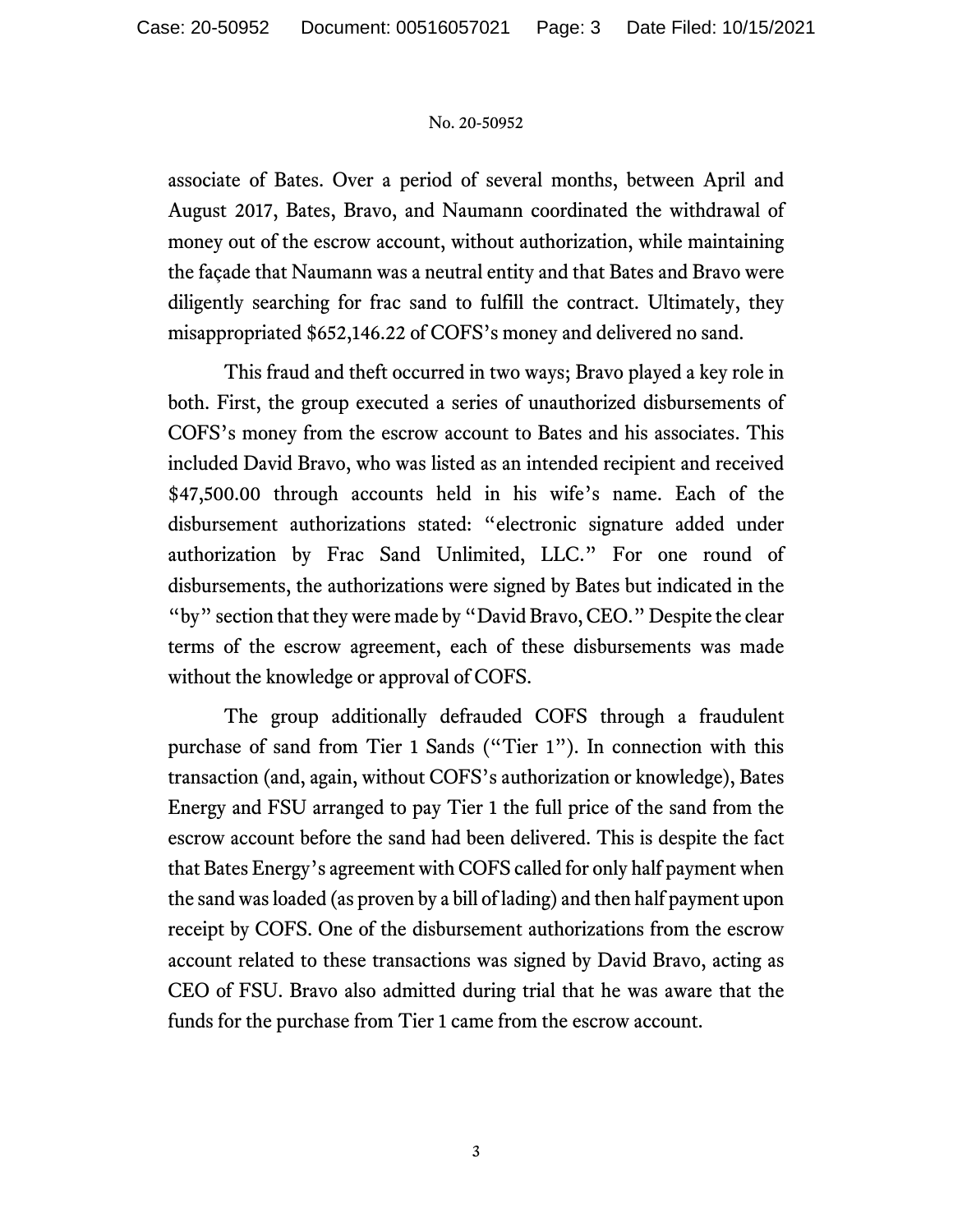According to the purchase order, the sand from Tier 1 was slated to be delivered to David Bravo and FSU (not COFS) and listed Phillip Stanley (Bates's alias) as FSU's Vice President of Operations. Bates then provided COFS with bills of lading for part of the sand included in the purchase, leading COFS to authorize a distribution of funds for half of the purchase price for that portion (despite the fact that money had already been paid to Tier 1 from the escrow account for the shipments). This distribution for sand shipped by Tier 1 and supported by bills of lading was one of only two authorized distributions from the escrow account.<sup>2</sup> And even with proof that the sand had been bought, paid for, and shipped, COFS still did not receive any sand from Bates Energy. Bravo, FSU, and Bates, however, did receive sand—they simply declined to deliver it to its rightful purchaser, COFS. Instead, they kept the sand that had been purchased with COFS's money and later sold it on August 11, 2017, to a third party.

By July 2017, Bates Energy had yet to provide any frac sand to COFS per the contract; it would in fact never provide any sand throughout the course of its contractual relationship with COFS. However, as the district court noted, "though Bates and his associates were short on frac sand, they enjoyed a surplus of chutzpah." In a bold attempt at further obfuscation, Bates Energy sued COFS, alleging that COFS had refused delivery of frac sand and had "regularly sought withdrawals from the escrow account without the required authorization from Bates Energy."<sup>3</sup> Bates Energy funded its lawsuit against COFS with additional money disbursed from

 $2^2$  The other authorized distribution was made to another sand provider to cover for Bates Energy's failure to provide sand.

<sup>&</sup>lt;sup>3</sup> David Bravo and FSU were not parties to that state-court lawsuit, which was solely filed by Bates Energy. Bravo and FSU were added in COFS's third amended counterclaim, after COFS had removed Bates Energy's initial complaint to federal court.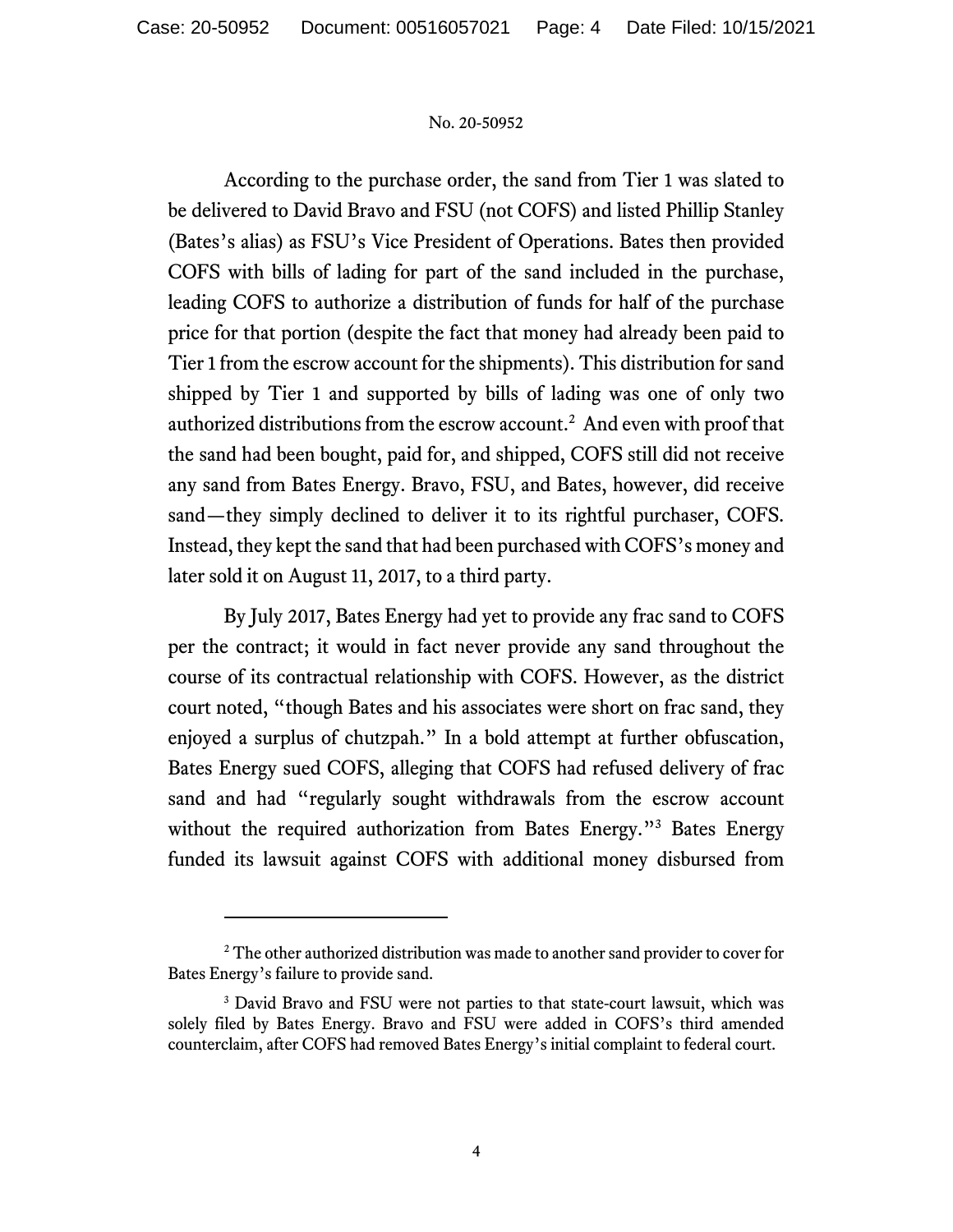COFS's escrow account. Understandably perturbed to have been sued for breach of contract by the party who had failed to provide any frac sand per the contract, COFS terminated its agreement with Bates Energy on August 15, 2017, and demanded return of all funds from the escrow account. Still unaware of the unauthorized disbursements, COFS believed that amount to be \$960,000. When all was said and done, the amount remaining in the escrow account and deposited in the court registry on order of the district court was just \$347,853.78.

Shortly after receiving the notice of termination and the demand for the remaining funds from COFS, Bates e-mailed Bravo and Dewayne Naumann, the principal of the escrow account and ostensible neutral manager of the funds, "It's NOW or NEVER!" On August 23, 2017, Bates issued another distribution-of-funds request to the escrow account for demurrage charges to be paid to Bates Energy. These charges were not supported by any documentation and were supposedly in relation to demurrage for the shipment from Tier 1 that had been sold by Bravo and FSU to a third party on August 11, 2017.

After a two-day bench trial in March 2020, the district court found David Bravo and FSU liable for conspiracy to commit fraud and conspiracy to commit theft. The court therefore found them jointly and severally liable for damages amounting to \$652,146.22. They were additionally found jointly and severally liable for \$227,614.77 in attorneys' fees. Bravo and FSU filed a motion for a new trial which was denied. Bravo and FSU timely appeal.

### **II. STANDARD OF REVIEW**

"The standard of review for a bench trial is well established: findings of fact are reviewed for clear error and legal issues are reviewed de novo." *Preston Expl. Co. v. GSF, L.L.C.*, 669 F.3d 518, 522 (5th Cir. 2012) (quoting *Kona Tech. Corp. v. S. Pac. Transp. Co.*, 225 F.3d 595, 601 (5th Cir. 2000)).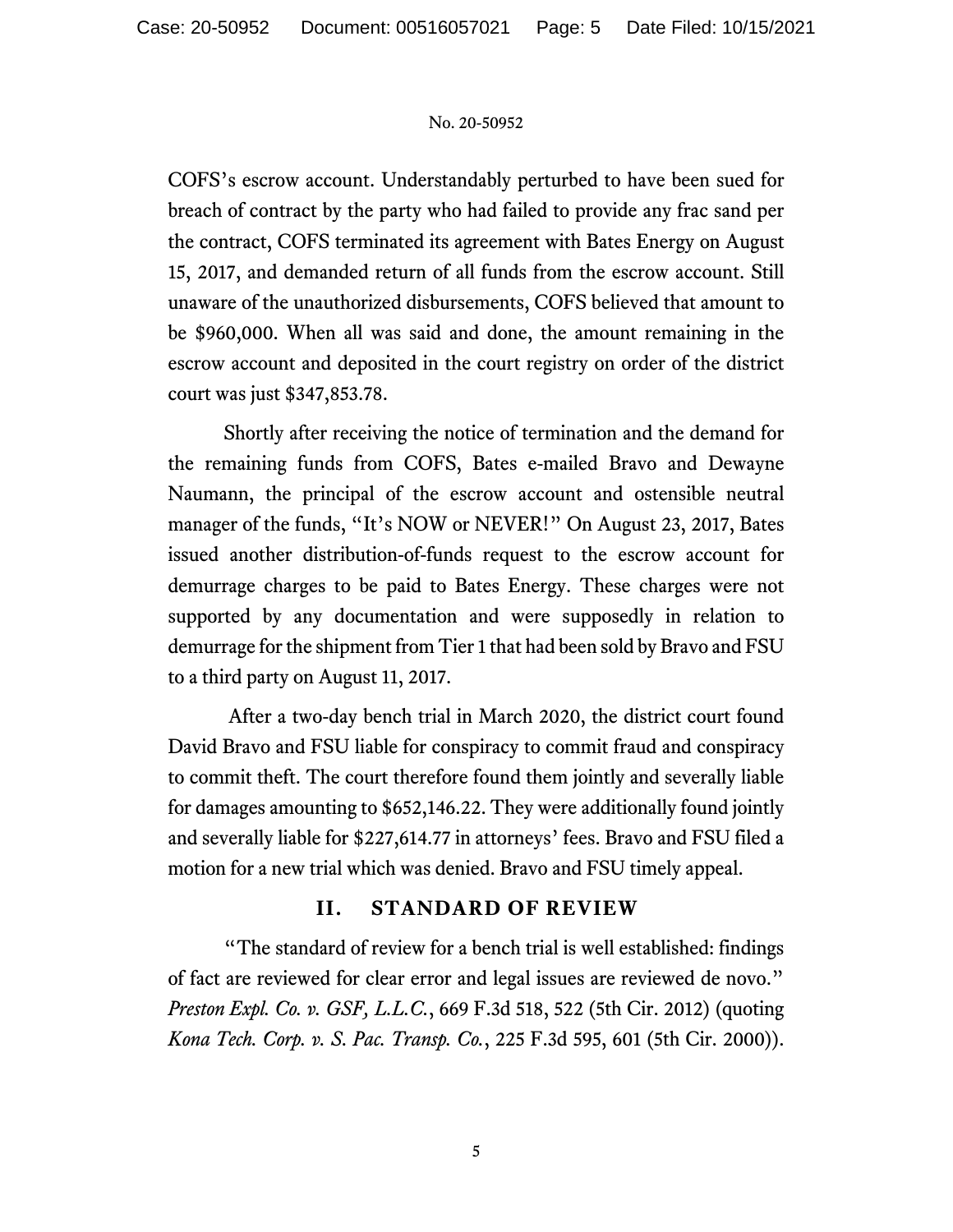So long as the "district court's account of the evidence is plausible in light of the record viewed in its entirety," its findings must be affirmed, even if the court of appeals might "have weighed the evidence differently." *Anderson v. Bessemer City*, 470 U.S. 564, 574 (1985). A court of appeals may only overturn a district court's factual finding "when there is no evidence to support it, or if the reviewing court, after assessing all of the evidence, is left with the definite and firm conviction that a mistake has been committed." *In re Chinese-Manufactured Drywall Prods. Liab. Litig.*, 742 F.3d 576, 584 (5th Cir. 2014).

## **III. DISCUSSION**

Bravo appeals the district court's judgment, arguing that he did not participate in a conspiracy. As this is a diversity action, we apply state law. *See Samuels v. Drs. Hosp., Inc.*, 588 F.2d 485, 488-89 (5th Cir. 1979). "In Texas, a civil conspiracy is a combination by two or more persons to accomplish an unlawful purpose or to accomplish a lawful purpose by unlawful means." *Firestone Steel Prods. Co. v. Barajas*, 927 S.W.2d 608, 614 (Tex. 1996). "The essential elements are: (1) two or more persons; (2) an object to be accomplished; (3) a meeting of minds on the object or course of action; (4) one or more unlawful, overt acts; and (5) damages as the proximate result." *Massey v. Armco Steel Co.*, 652 S.W.2d 932, 934 (Tex. 1983) (citations omitted).

One can be liable for conspiracy even if he himself did not commit the underlying bad acts; civil conspiracy "extend[s] liability in tort . . . beyond the active wrongdoer to those who have merely planned, assisted, or encouraged his acts." *Carroll v. Timmers Chevrolet, Inc.*, 592 S.W.2d 922, 925-26 (Tex. 1979) (alteration in original) (quoting W. PROSSER, HANDBOOK OF THE LAW OF TORTS § 46, at 293 (1971)). "Once a conspiracy is proven, each co-conspirator 'is responsible for all acts done by any of the conspirators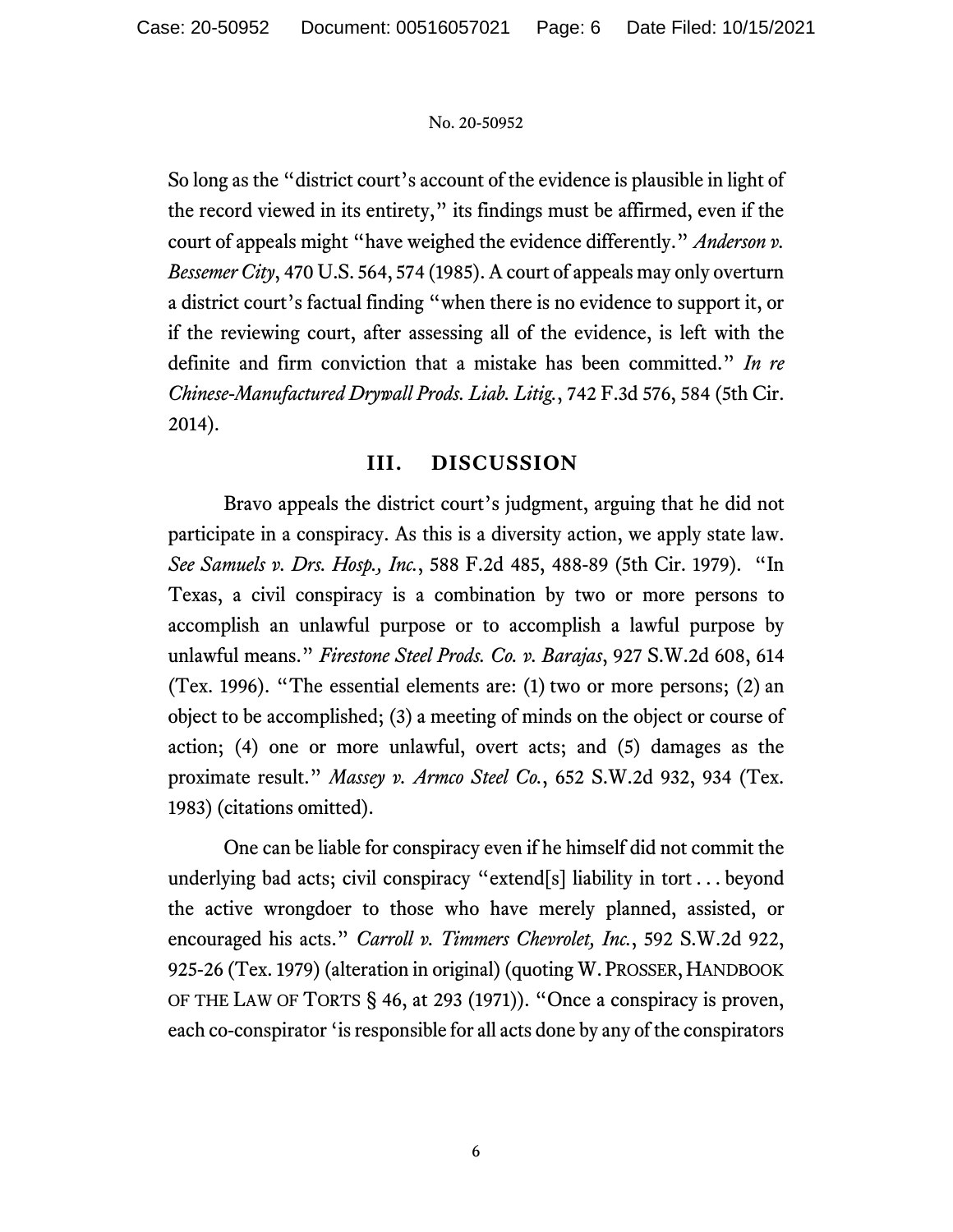in furtherance of the unlawful combination.' " *Id.* at 926 (quoting *State v. Standard Oil Co.*, 107 S.W.2d 550, 559 (Tex. 1937)). Additionally, direct evidence of a conspiracy (such as smoking-gun phone calls or e-mails) are not required; "proof of a conspiracy may be, and usually must be made by circumstantial evidence." *Schlumberger Well Surveying Corp. v. Nortex Oil & Gas Corp.*, 435 S.W.2d 854, 858 (Tex. 1968).

In this case, the district court found a conspiracy to commit two unlawful acts: fraud and theft. Therefore, there must be sufficient evidence (1) that a fraud and theft occurred and caused COFS damage, and (2) that there was a meeting of the minds between Bravo, FSU, and other parties in furtherance of that fraud and theft. There is. We take each conspiracy claim in turn.

### **A. Conspiracy to Commit Fraud**

 "To prevail on a fraud claim, a plaintiff must show: (1) the defendant 'made a material representation that was false'; (2) the defendant 'knew the representation was false or made it recklessly as a positive assertion without any knowledge of its truth[';] (3) the defendant intended to induce the plaintiff to act upon the representation; and (4) the plaintiff actually and justifiably relied upon the representation and suffered injury as a result." *JPMorgan Chase Bank, N.A. v. Orca Assets G.P.,* 546 S.W.3d 648, 653 (Tex. 2018) (quoting *Ernst & Young, L.L.P. v. Pac. Mut. Life Ins. Co.*, 51 S.W.3d 573, 577 (Tex. 2001)).

There is ample evidence both that Bates, Bates Energy, and other parties hatched a scheme to defraud COFS, and that Bravo was a coconspirator in that scheme. From the beginning of its contractual relationship with COFS, Bates Energy misled COFS about its ability to procure and provide the amount of sand specified in the contract. It additionally made false statements to COFS about the nature of the escrow account.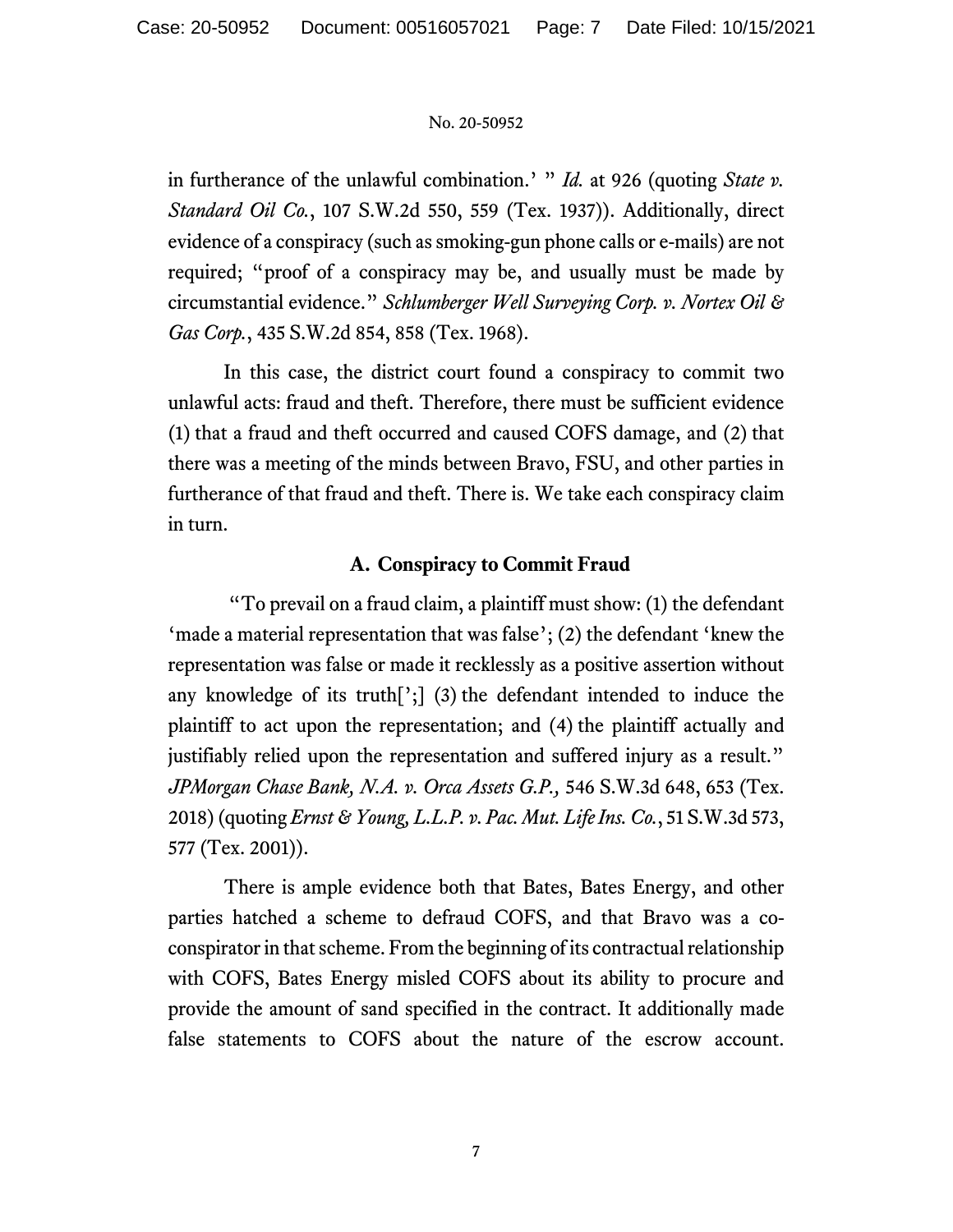Specifically, its assertions that money would only be withdrawn from the account with the authorization of both parties and to pay for sand shipments supported by a bill of lading and then actually delivered were false.

The conspirators' actions and words demonstrate an intent to misappropriate COFS's money without ever providing sand under the contract. Examples include the sale of the only sand ever procured (with COFS's money) to a third party who was not COFS, and the e-mail sent by Bates to the other co-conspirators stating "it's NOW or NEVER" after learning that their access to the escrow account was about to be blocked. Further proof comes from the fact that this e-mail was followed by another unauthorized disbursement, one made after the group had knowledge that COFS had demanded return of its money and terminated the agreement. COFS was justified to rely on these representations and to trust in the contracts it had signed, which stated that Bates Energy would procure sand and that COFS's money would be protected in an escrow account. This scheme was a fraud, plain and simple.

Additionally, there is ample evidence to support the judgment that Bravo and FSU were members of the conspiracy. Bravo was listed as the COO of Bates Energy, the company that defrauded COFS. Further, in a state-court proceeding, Bravo testified that COO "might have been one of the titles . . . relegated to" him and, in the same proceeding, Bravo was identified by Bates Energy's attorney as the company's COO. While Bravo may have testified at trial that he was not an employee of Bates Energy and did not consider himself its COO, the trial court was well within its rights to credit the substantial evidence to the contrary. *See Anderson*, 470 U.S. at 574 ("Where there are two permissible views of the evidence, the factfinder's choice between them cannot be clearly erroneous."). In addition, Stanley Bates, Bates Energy's principal and the apparent leader of the conspiracy, was listed as a Vice President of FSU.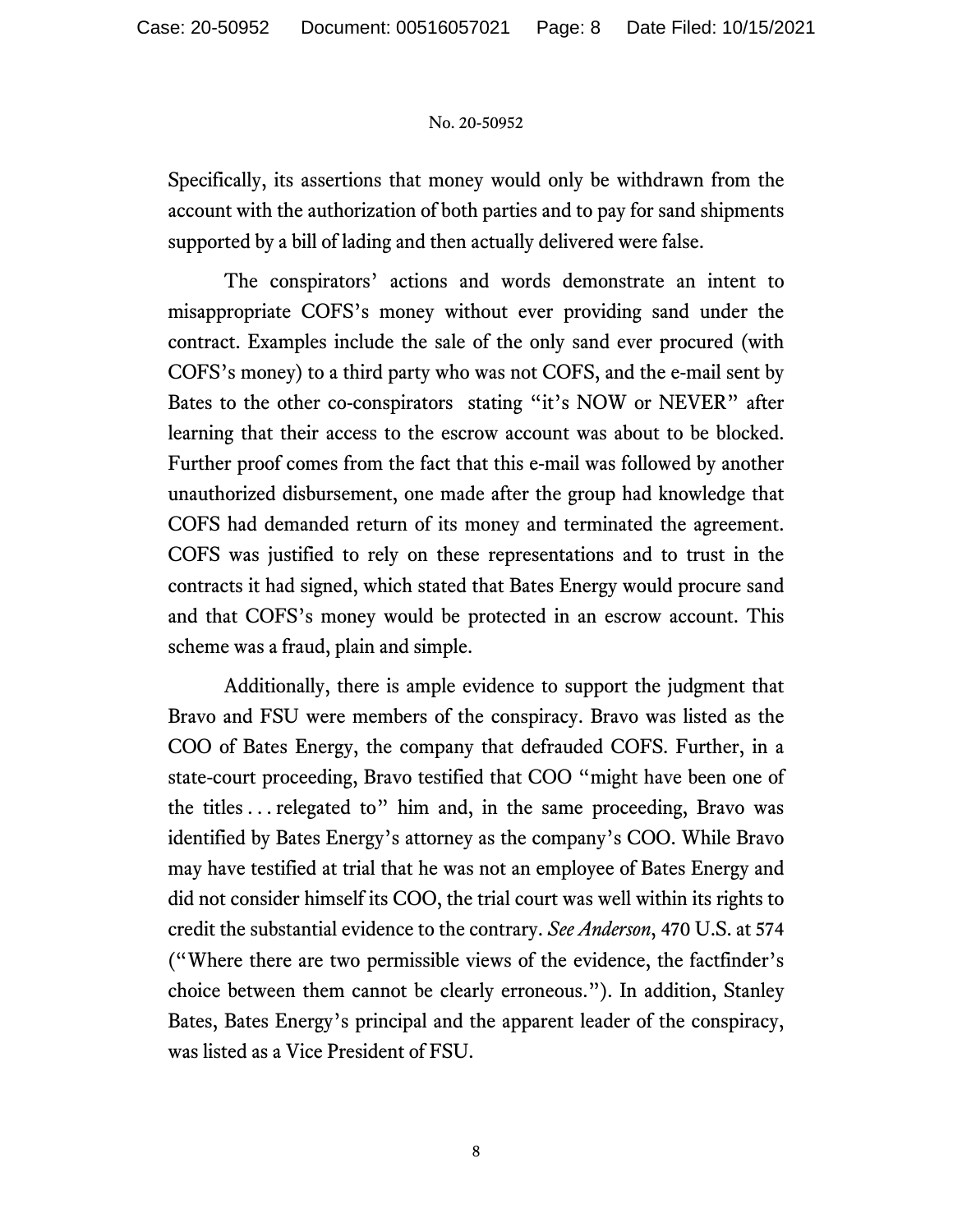Bravo and FSU's names peppered the disbursement authorizations that were issued without COFS's consent. Bravo additionally received a substantial amount of money from these disbursements through an account held in his wife's name. Bravo and FSU themselves made the fraudulent purchase of sand from Tier 1 with COFS's money and then sold it to a third party rather than delivering it to COFS. All of this evidence directly contradicts Bravo's assertions that he did not have access to the escrow account. In any event, that contention is irrelevant since another member of the conspiracy, Naumann, *did* have access to the account, and abused that access by making unauthorized distributions of funds to others, including Bravo.

Bravo was also a recipient of Bates's panicked "NOW or NEVER" email when it was clear that the well of funds was about to run dry; the trial court was within its rights not to be convinced by Bravo's assertions that he believed this e-mail to be referring to fulfillment of the contract that had been terminated earlier that day. We hold that there was sufficient evidence to find that Bravo was a member of the conspiracy to commit fraud. And because Bravo's knowledge is imputed to the company he ran, FSU, it is appropriate to hold FSU liable for conspiracy as well. *See United States ex rel. Vavra v. Kellogg Brown & Root, Inc.*, 848 F.3d 366, 372 (5th Cir. 2017) ("A corporation cannot act or have a mental state by itself, and thus, under the common law, the acts and mental states of its agents and employees will be imputed to the corporation where such natural persons acted on behalf of the corporation." (quotations omitted)).

### **B. Conspiracy to Commit Theft**

A claim for theft derives from the Texas Theft Liability Act, which states that " '[t]heft' means unlawfully appropriating property... as described by" certain sections of the Texas Penal Code. Tex. Civ. Prac.